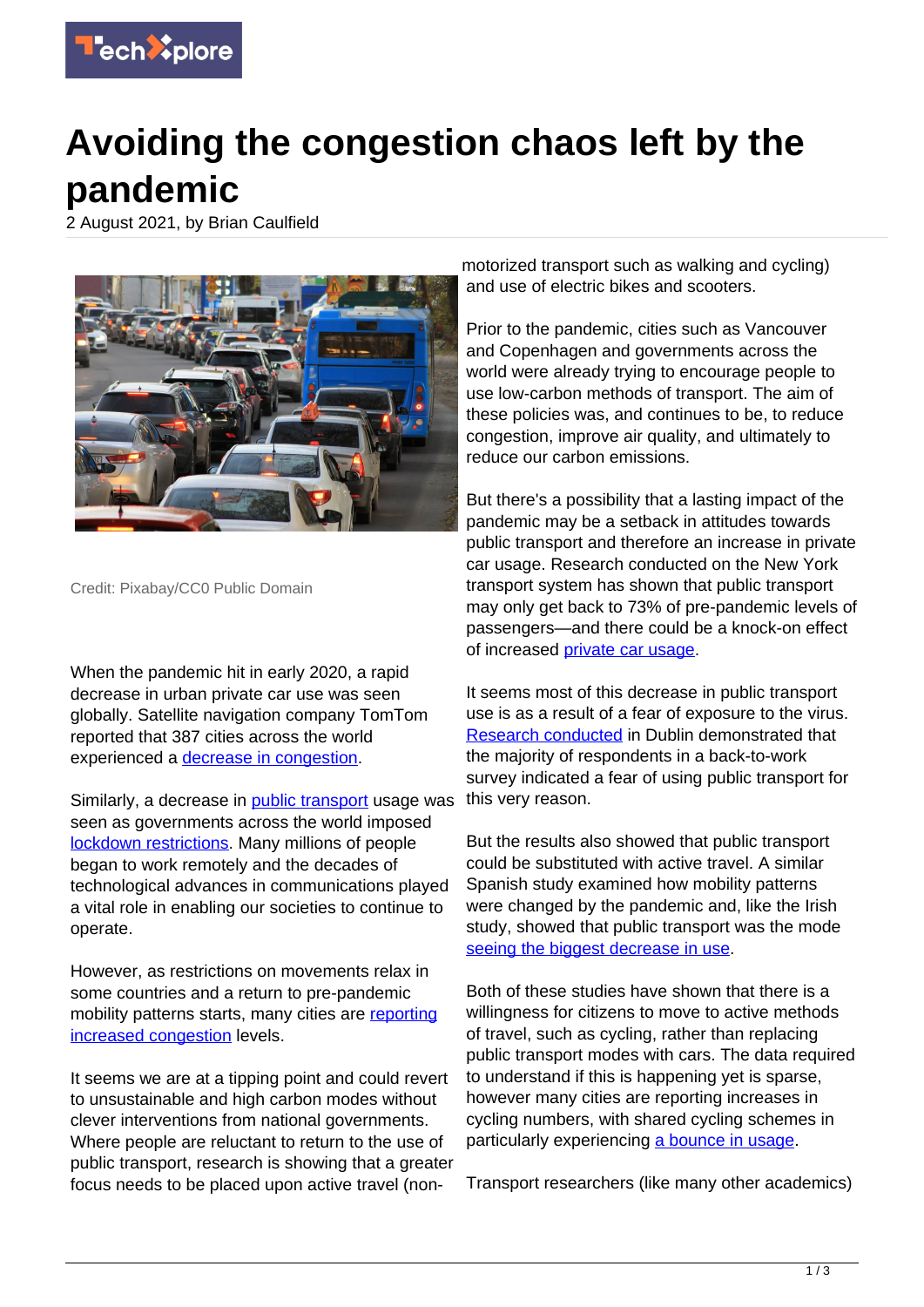

are examining how the pandemic has changed how up with the increase in carbon emissions. So we view the world, and specifically how our transport networks may change. Working from home is one change that may become the norm for those able to do so. [Many studies](https://doi.org/10.1016/j.tranpol.2021.04.008) internationally have shown that working from home will see a shift away from the traditional morning commutes and an inevitable easing of congestion and decreased emissions.

However, it is not immediately clear what the net impact on emissions could be from an increase in working from home, many argue that the work commute could be replaced with many shorter trips by [less sustainable modes](https://doi.org/10.1016/j.tbs.2020.12.001). Others have [also](https://doi.org/10.1016/j.tra.2015.07.018) [suggested](https://doi.org/10.1016/j.tra.2015.07.018) that increased remote working results in employees moving further from their place of work and has resulted in them accepting longer commute times when they do travel to the office.

A number of cities across the world realized the potential impacts of increased private car use and, in response, built large amounts of cycling infrastructure during the early stages of the pandemic. This has been shown to be very successful in Europe, with cities reporting between 11% and 48% [increase in cycling.](https://ecf.com/news-and-events/news/if-you-build-it-they-will-come-new-study-shows-impact-COVID-19-cycling)

This, coupled with the explosion in the use of escooters, seems to be providing a sustainable mobility alternative to the car as public transport use decreases. The [New York study](https://doi.org/10.1016/j.ijtst.2021.01.003) states that active ways of traveling plus use of e-scooters and bikes could play a vital role in bridging the gap as public transport returns to pre-pandemic levels.

The [research shows](https://ecf.com/news-and-events/news/if-you-build-it-they-will-come-new-study-shows-impact-COVID-19-cycling) that people do favor lower carbon modes of transport. But this cannot be taken for granted and any efforts to take away space now given to cycling and walking back to cars needs to be resisted. As mentioned earlier, we are now at a crucial tipping point that could determine what transport looks like after the pandemic.

While electric vehicles will mitigate some of the carbon impacts of [transport,](https://techxplore.com/tags/transport/) they may also contribute to a return to the status quo of congestion and increased car usage. The rush to electrify our transportation networks may not keep avoiding a move back to previous levels of car usage should be avoided at all costs.

This article is republished from [The Conversation](https://theconversation.com) under a Creative Commons license. Read the [original article](https://theconversation.com/the-pandemic-could-leave-us-with-congestion-chaos-heres-how-to-avoid-it-165118).

Provided by The Conversation